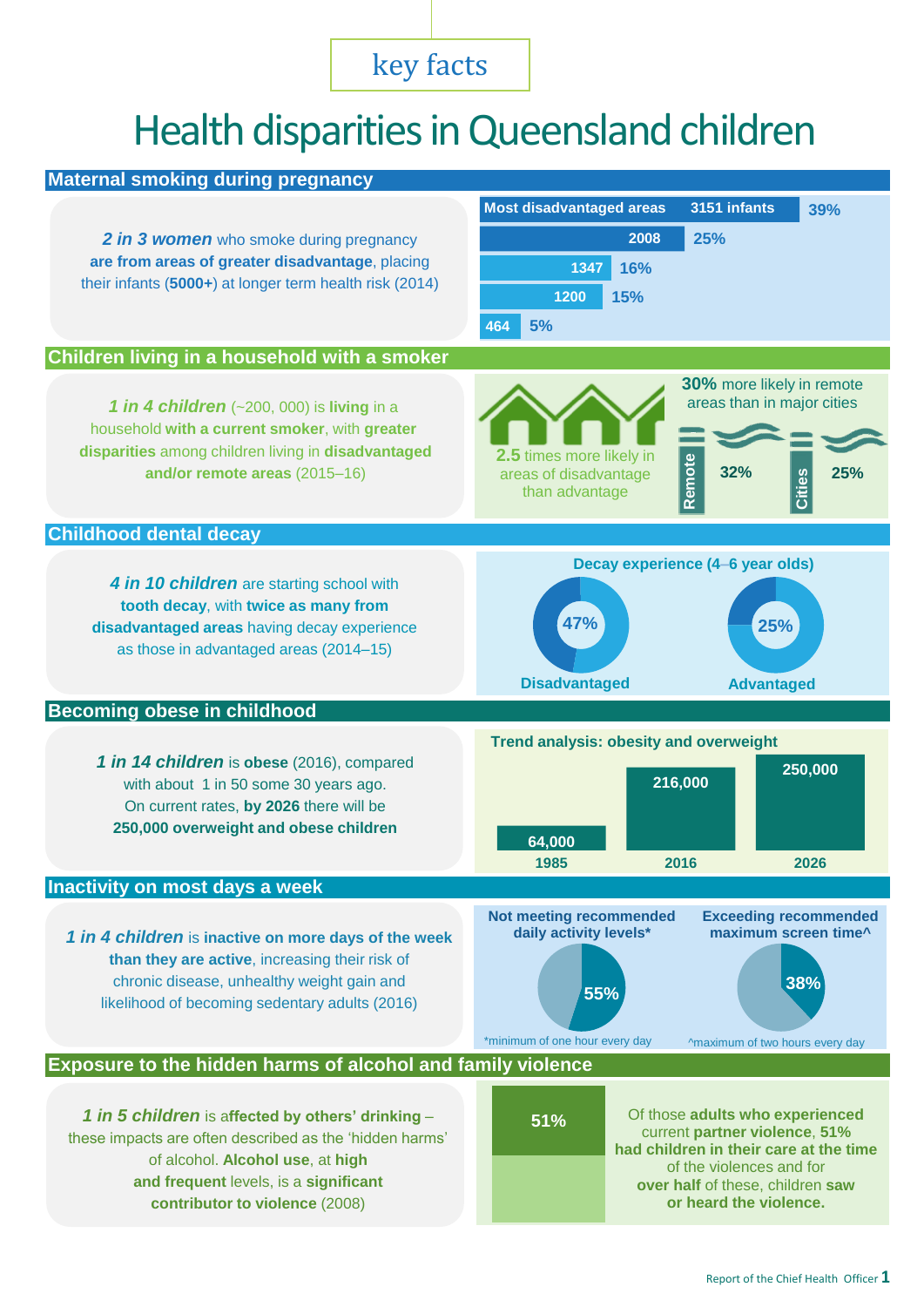*What happens during the early years, starting in the womb, has lifelong effects on a range of health and wellbeing outcomes including obesity, heart disease, mental health, educational attainment and economic status (Michael Marmot).*



In Queensland, most children are in good health and have a healthy start in life, but not all. Those who do not are more likely to be from socioeconomically disadvantaged backgrounds or born to Indigenous Queenslander mothers or teenage mothers. This factsheet reports on key health information and health disparities for infants and children published in the 2016 report of the Queensland Chief Health Officer, where data sources are cited.

## **Maternal and infant health**

*A good start to life is influenced by the mother's health and wellbeing even before conception, regular antenatal care during pregnancy, safe delivery at full term, breastfeeding to12 months or longer, a nutritious diet during the early years and a nurturing, secure environment.*

#### **Maternal weight**

- In 2014, about 1 in 2 mothers giving birth was overweight or obese (typical of all women in the reproductive age range):
	- 16,792 or 27% were overweight
	- 14,016 or 22% were obese.
- In 2008, obese women at conception were:
	- 30% more likely to have post-partum haemorrhage than healthy weight women
	- 2.9 times more likely to develop gestational hypertension
	- 2.6 times more likely to have gestational diabetes.

#### **Birth weight**

- In 2014, of all infants:
	- 4450 or 7% were low birth weight (<2500gm )
	- 7507 or 12% were high birth weight (≥4000gm).
- For Indigenous Queenslander infants, in 2014:
	- 433 or 11% were low birth weight
	- 396 or 10% were high birth weight.
- In Queensland in 2014, under UK recommendations, about 500 live born infants, of at least 32 weeks gestation, were overweight at birth.

#### **Teenage mothers**

- $\bullet$  In 2014, 4.3% (2702) of all mothers were under 20 years of age at delivery.
- Indigenous Queenslander mothers were more than 5 times as likely to be under 20 years of age as non-Indigenous mothers (17% compared with 3.5% respectively in 2014).

#### **Older mothers**

- In 2014, 19% of mothers giving birth were aged 35 years or older (12,026 women).
- The proportion of older mothers varied considerably from 24% in Metro South and other south-east Queensland HHSs to 11% in North West.
- Older mothers were 90% more likely to have diabetes and twice as likely to have placenta praevia as younger mothers. Older maternal age is associated with higher risk of chromosomal congenital anomalies.

#### **Smoking in pregnancy**

- In 2014, 13% (8207) of all mothers smoked at some time during their pregnancy.
- Of those who smoked at all during pregnancy: - 1 in 7 or 16% smoked >10 cigarettes per day
	- 87% were provided with advice about quitting.
- Maternal smoking rates were four times higher for Indigenous Queenslander mothers (45% or 1758) than non-Indigenous (11% or 6449).
- The rate of maternal smoking was 5.6 times higher in socioeconomically disadvantaged areas than advantaged areas (24% compared with 4.3%).
- Two-thirds of women who smoked during pregnancy (about 5200 women) were from areas of greater disadvantage.
- Between 2010 and 2014, there was a 27% decrease in prevalence of smoking during pregnancy for non-Indigenous women, and a 14% decrease for Indigenous Queenslander women.

#### **Antenatal care**

- In 2014, 5.4% (3424) of women made fewer than five antenatal visits during their pregnancy and of these, 599 were Indigenous Queenslander mothers (15% compared with 5% of non-Indigenous).
- About two-thirds of women (67%) made their first visit in the first trimester, about one-third (30%) in the second trimester and a small number (1072 or 2%) in the third trimester.
- 155 (0.3%) had no antenatal visits.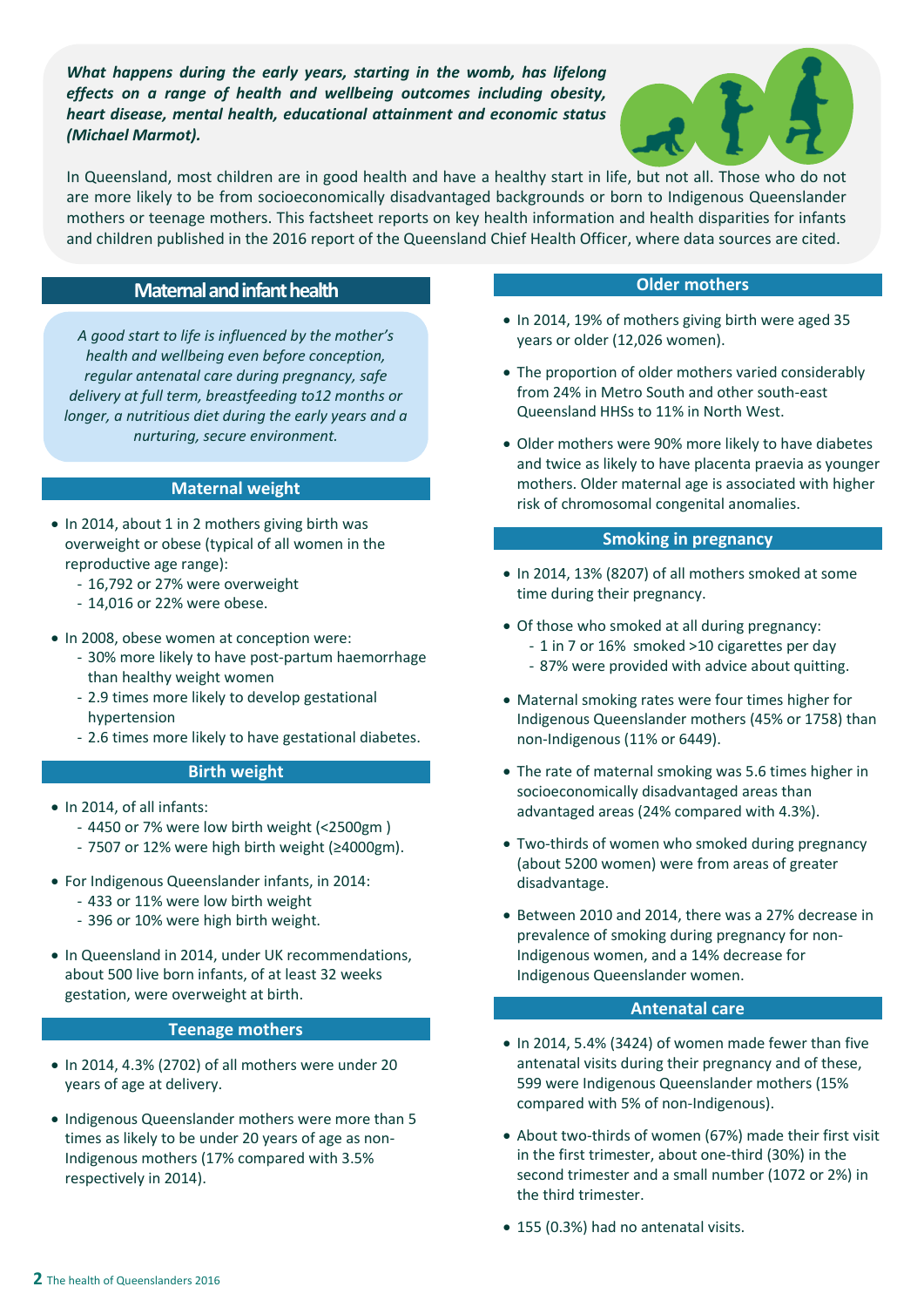#### **Breastfeeding and starting solid food**

- In the 24 hours prior to discharge in 2014:
	- 93% of infants received some breast milk (78% had breast milk exclusively)
	- 8% received infant formula only
	- 15% received both
- Infants of teenage mothers were twice as likely to have only received infant formula (14%) compared with mothers aged 20 years and older (7%).
- In 2014, during the first two years:
	- 96% of infants had ever been breastfed
	- 29% were exclusively breastfed to four months and 5% to six months
	- 64% received some breast milk at 6 months and 32% at 12 months
- In 2014, about 1 in 3 (36%) of infants had been introduced to solid food at four months of age with 22% consuming daily.
- About 7% of infants were consuming cow's milk at 10 months.
- Exclusive breastfeeding to four months did not change between 2008 and 2014. However the proportion receiving some breast milk at each month in the first year increased from:
	- 33% in 2003 to 48% in 2014, at nine months of age
	- 17% in 2003 to 32% in 2014, at 12 months
- Rates were reflected by a decrease in the proportion of children receiving formula at each month over the first year.
- Between 2003 and 2014, there was a decrease in the proportion of infants consuming:
	- solid food daily at four months, from 29% to 22%.
	- cow's milk at 10 months, from 35% to 7%.

#### **Immunisation**

• In 2015, coverage rates for fully immunised children were as follows:

#### *Table 1: Immunisation coverage, 2015*

| <b>Fully vaccinated</b> | Queensland     |      | <b>Australia</b> |
|-------------------------|----------------|------|------------------|
| at 1 year               | Indigenous     | 87.3 | 88.7             |
|                         | Non-Indigenous | 92.9 | 92.5             |
|                         | All children   | 92.4 | 92.3             |
|                         |                |      |                  |
| at 2 years              | Indigenous     | 85.8 | 86.2             |
|                         | Non-Indigenous | 90.6 | 89.5             |
|                         | All children   | 90.2 | 89.3             |
|                         |                |      |                  |
| at 5 years              | Indigenous     | 93.6 | 93.9             |
|                         | Non-Indigenous | 92.4 | 92.5             |
|                         | All children   | 92.4 | 92.6             |

- Key statistics on Queensland vaccination coverage indicate that in 2015, about:
	- 58,000 one-year olds were fully immunised,
	- 4700 were not.
	- 56,500 two-year olds were fully immunised,
	- 6200 were not.
	- 60,500 five-year olds were fully immunised,
	- 4900 were not.
- In 2015, variation in childhood immunisation rates among HHSs indicated that coverage rates were:
	- highest in Central West (96.5% at one year, 92.5% at two years, 96.2% at five years)
	- lowest in Sunshine Coast (89.1% at one-year, 86.8% at two years, 89.3% at five years).
- Coverage for child aged one and five years has remained steady at 92% since 2010.
- In the latter half of 2015, among pregnant woman:
	- 36% (10,900) reported being vaccinated for whooping cough
	- 26% (7900) reported being vaccinated for influenza.

# **Childhood and adolescence**

*The foundation for future health, development and wellbeing is established in the early years of a child's life. Their health and wellbeing is influenced by what happens to them as individuals, as part of a family an as a member of their community. A good start in life helps children reach their full potential, while a poor start increases the likelihood of adverse outcomes.*

#### **Overweight and obesity**

- For children (5–17 years), in 2016, based on 2014–15 measured prevalence, an estimated:
	- 7% or 59,000 were obese
	- 19% or 158,000 were overweight.
- In 2016, based on proxy reporting, the prevalence of obesity in children did not differ by sex or vary by age, socioeconomic status or remoteness.
- Childhood obesity rates did not differ between HHSs in 2015–16 and although the prevalence of overweight and obesity combined varied markedly, none of the HHSs differed significantly from the state average.
- In 2012–13, 30% of Indigenous Queenslander children aged 5–17 years were overweight or obese by measurement
	- 17% were overweight
	- 13% were obese.
- Overweight and obesity prevalence for Indigenous Queenslander children did not differ from non-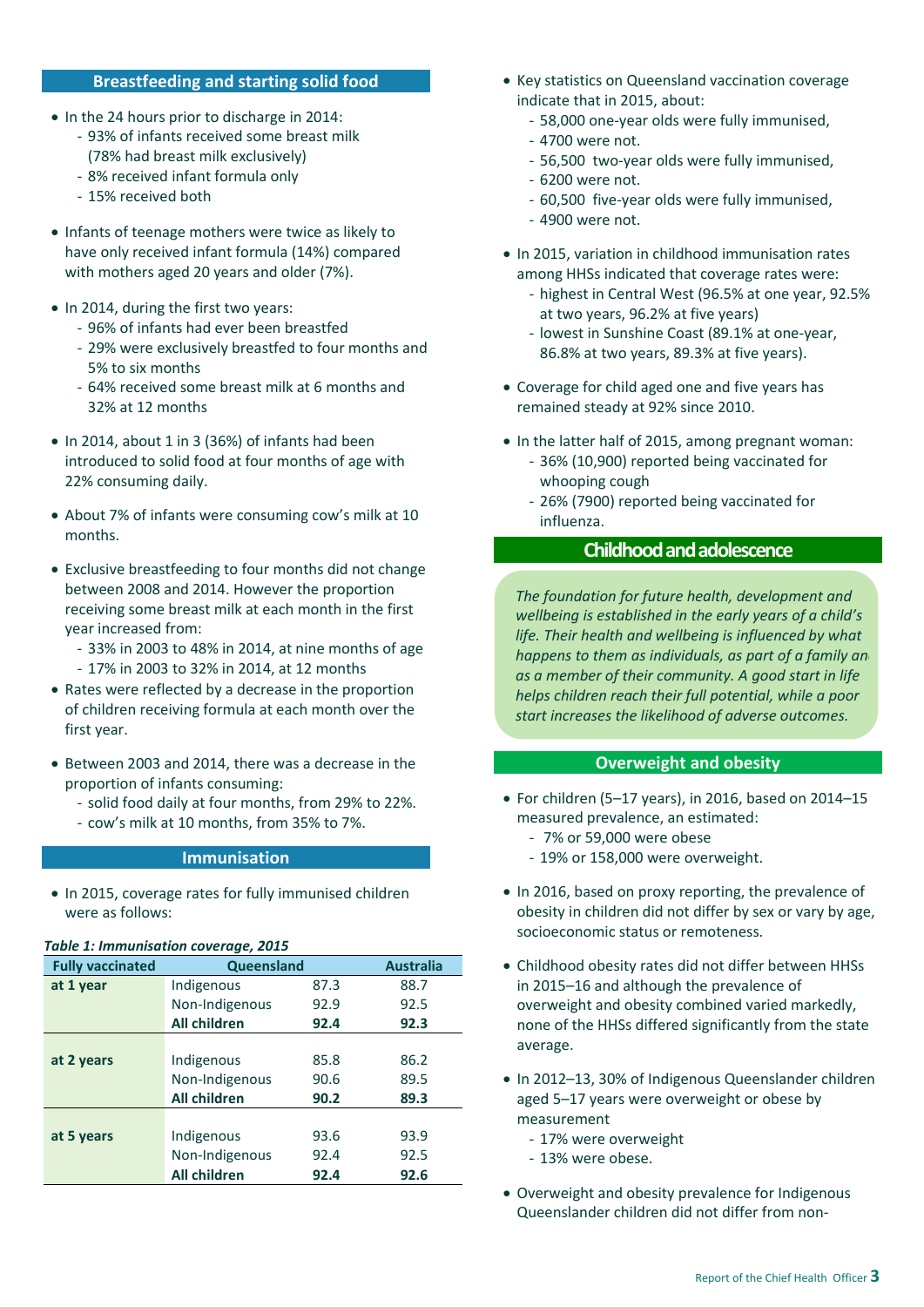Indigenous Queensland children, nor from Australian Indigenous children.

- Childhood obesity or overweight prevalence (by measurement) has shown no change between 2007– 08 and 2014–15, this is consistent with national trends.
- In 2014–15, by measurement, obesity or overweight in Queensland children did not differ from national prevalence. Queensland was fourth highest for obesity among the jurisdictions (also for overweight), whereas for overweight and obesity combined, Queensland was fifth highest.
- In 2013, using recent estimates of overweight and obesity for 33 OECD countries:
	- Australian girls were ranked equal 10th highest, 9% higher than the OECD average.
	- Australian boys were ranked equal 19th highest, 9% lower than the OECD average.
- Even though childhood obesity trends are encouraging, for one-quarter of children being overweight or obese can lead to immediate obesityrelated co-morbidities such as obstructive sleep apnoea, pre-diabetes, orthopaedic complications and psychosocial impact. Overweight and obesity can also predispose children to chronic disease in later life or reduce life expectancy.

## **Food and nutrition**

#### *Fruit and vegetable consumption:*

- In 2016, of children aged 5-17 years:
	- 790,000 or 96% were not meeting
	- recommendations for vegetable consumption
	- 250,000 or 30% were not meeting recommendations for fruit consumption.
- Fruit and vegetable consumption for Indigenous Queensland children did not differ from non-Indigenous children or Australian Indigenous children.
- For children in 2016, recommended fruit and vegetable consumption did not differ by socioeconomic status, remoteness or between HHSs.

#### *Discretionary foods and takeaway:*

- In 2016 of children aged 5-17 years:
	- 15% ate savoury biscuits daily (65% weekly)
	- 7% ate salty snacks daily (63% weekly)
	- 20% ate sweet biscuits, cakes, muffins and similar food daily (73% weekly)
	- 5% ate confectionary, including chocolate and lollies daily (63% weekly).
- Two-thirds (61%) of children were consuming one or more 'discretionary' foods daily and 97% weekly.
- In 2011–12, 41% of total energy intake of children aged 2–18 years was from discretionary foods.
- In 2016, 48% of children were consuming takeaway foods on a weekly basis.
- Teenagers (16–17 years) were 33% more likely to consume takeaway foods weekly than were younger children (5–7 years).

#### *Sugar sweetened drinks:*

- About 1 in 2 children (51%) aged 2–18 years consumed sugar sweetened drinks daily in 2011–12.
- Daily consumption of sugar sweetened drinks decreased nationally between 1995 and 2011–12, from 43% to 34% for persons aged ≥2 years (Fig 1).
- Overall, the greatest decrease in consumption of sugar sweetened drinks was among very young children with the prevalence in 2–3 year olds more than halving over the 16 years, from 64% to 30% (Fig 1).

#### *Figure 1: Daily consumption of sugar sweetened drinks by age, Australia, 1995 and 2011–1***2**



#### **Physical activity**

- In 2016, 55% or 460,000 children (aged 5-17 years) did not meet the recommendation of being active every day and of these 220,000 were inactive on four or more days per week.
- In 2016, 45% of children were active for the recommended minimum of one hour every day:
	- 27% were active on ≤3 days a week
	- 23% were active on four or five days a week
	- 50% were active on six or seven days a week
- The prevalence of being active every day was 17% higher than the state average among children at the Sunshine Coast HHS but did not differ for any other HHS.
- In 2012–13, prevalence of being active for the recommended minimum of one hour per day in the previous three days did not differ significantly between Indigenous Queenslander children (49%) and non-Indigenous children (38%).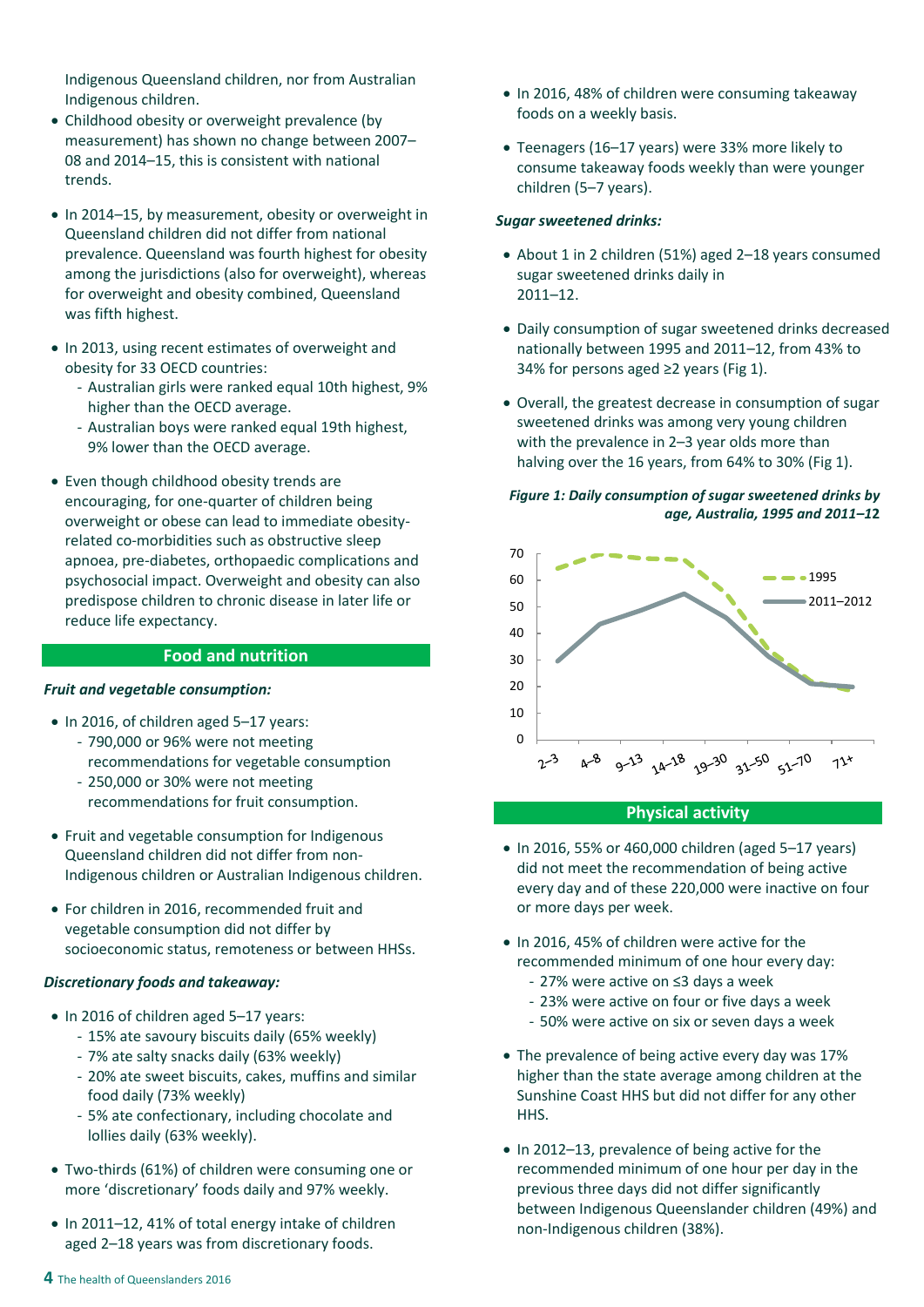#### **Percentage**

- In 2016, children living in socioeconomically advantaged areas were 33% more likely to engage in organised sports in the previous 12 months than those living in disadvantaged areas (84% and 64% respectively).
- For Queensland children aged 2–17 years in 2011–12, prevalence of being active at least one hour every day was 18% higher than Australia and third highest of the jurisdictions.
- $\bullet$  In 2015, 38% (310,000) of children exceeded the recommended maximum of two hours per day of screen based entertainment, of which:
	- more boys than girls exceeded recommendations (41% compared with 34%).
	- older children (16–17 years) were 2.3 times more likely to exceed recommendations than 5–7 year olds.
- During the teenage years, there is a pattern emerging of diminishing activity and increasing sedentariness, with only about 1 in 5 meeting the guidelines by the time they reach 16–17 years.

#### **Oral Health**

- Of the 157,000 children aged 4 to 15 years who attended the Queensland Health oral health services in 2015 (Fig 2):
	- 86,500 or 55% had decay experience, including 27% with ≥4 teeth affected and of these 11,400 were Indigenous Queenslander children.
	- 55,100 or 51% aged 5–10 years had decay experience in their primary teeth. On average, these children had 4.0 teeth affected.
	- 40,400 or 30% aged 6–15 years had decay experience in their permanent teeth. On average, these children had 2.8 teeth affected.
	- 16,900 or 39% aged 4–6 years had decay experience at their first visit, including 17% with ≥4 teeth affected.

#### *Figure 2: Prevalence of decay experience, children attending Queensland Health oral health services, 2014–2015*



- In 2014-15, of children attending Queensland Health oral health services:
	- 63% (4–15 years) from socioeconomically disadvantaged areas had decay experience, compared with 49% from advantaged areas.
	- 47% of 4–6 years olds from disadvantaged areas had decay experience at their first visit, twice as many as those in advantaged areas (25%).
	- 71% of Indigenous Queenslander children had decay experience, 41% with ≥4 teeth affected.
	- Mean number of untreated decayed teeth (4–15 years) was greater than state average in Wide Bay, Darling Downs and Metro South HHSs and lower in Metro North and Sunshine Coast.
- Young children were more commonly hospitalised for dental caries than any other age group – 57% were aged 0–9 years (3223 hospitalisations in 2013–14.

#### **Smoking in the home**

- In 2015–16, 27% or 200,000 children were living in a household with a current smoker.
- Children living in socioeconomically disadvantaged areas were 2.5 times more likely to be living in a household with a smoker than those in advantaged areas (40% compared with 16% in 2015–16).
- Children in remote areas were 30% more likely to be living in a household with a smoker than those in cities (32% compared with 25% in 2015–16).
- Children growing up in home with a smoker were 4 times more likely to become a daily smoker by 18–24 years than those who did not.

#### **Social risks**

- In 2012, based on adult self-reported experience of partner violence, children were often exposed:
	- current partner violence: 54% of women (44% of males) had children in their care at the time of the